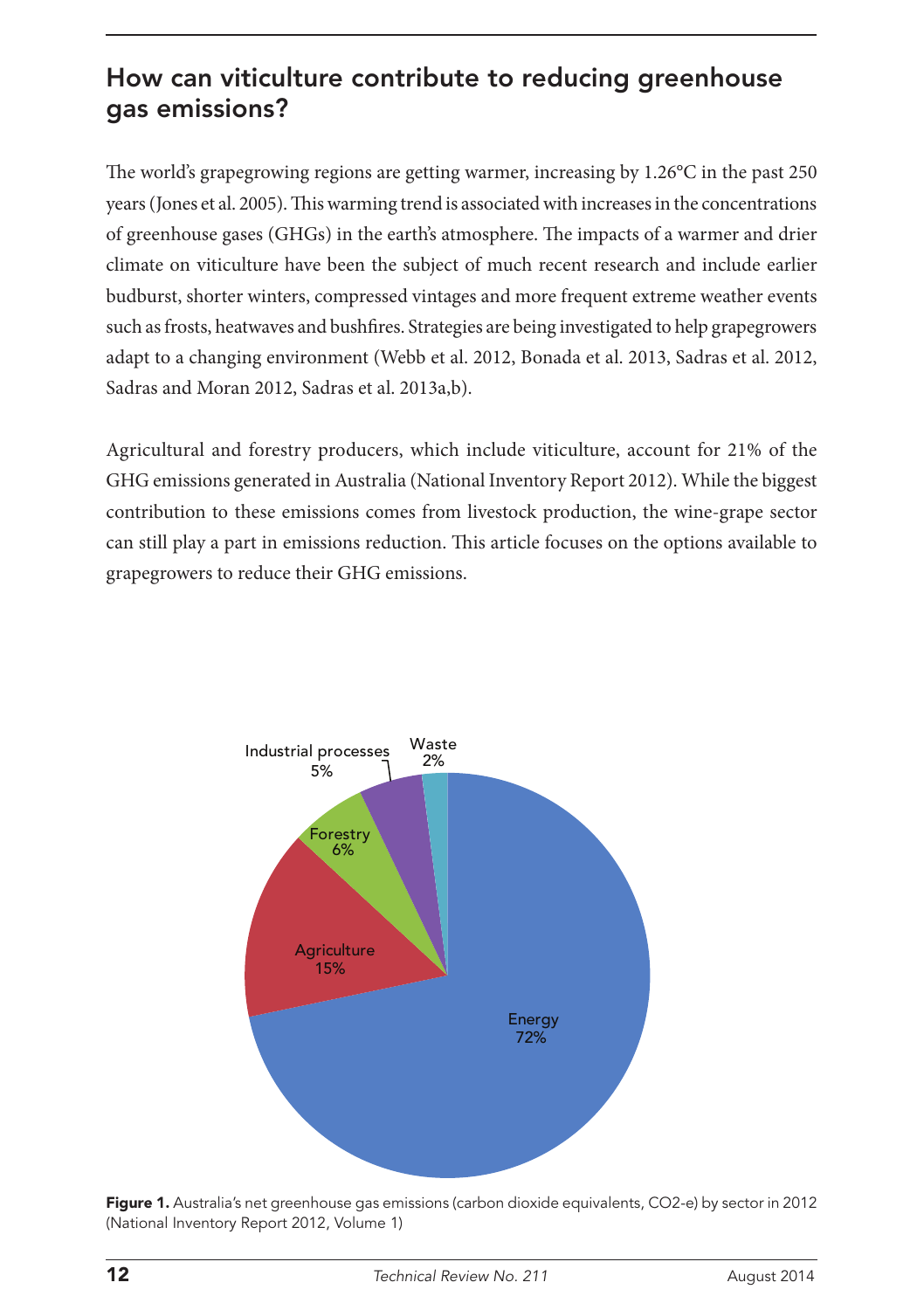The Australian Government, through the Emission Reduction Fund (ERF) is planning to provide incentives for landholders to combat the causes of climate change. If this scheme goes ahead, emissions reductions will be purchased by the Government in a reverse auction (at the lowest accepted cost) to ensure that the best value is obtained. The Australian Government will work with businesses to develop appropriate methodologies to calculate genuine reductions. Eligible activities will have to be approved by the government and must be new projects that are not business as usual or enforced by law, and have not been paid for under another program. ivities will have to

The ERF will build on the Carbon Farming Initiative (CFI) that was established in 2011. Under that scheme, farmers and landholders were able to earn carbon credits for reducing GHG emissions, provided their emission reduction methodology was approved. The only currently approved methodology that the grape sector can use to earn carbon credits is through activities that sequester carbon. This includes projects that protect native forests or regenerate native forest land by permanent environmental plantings of native tree species. Landholders may benefit from planting trees to minimise erosion, reduce salinity or establish a windbreak and at the same time potentially boost their income by generating carbon credits under the ERF. However, the plantings must be long term and therefore should only be considered in areas where they will deliver benefits for natural resource management or agricultural productivity.



Figure 2. Greenhouse gas emissions from viticulture (CO2-e) in Australia (personal communication, Winemakers' Federation of Australia 2013)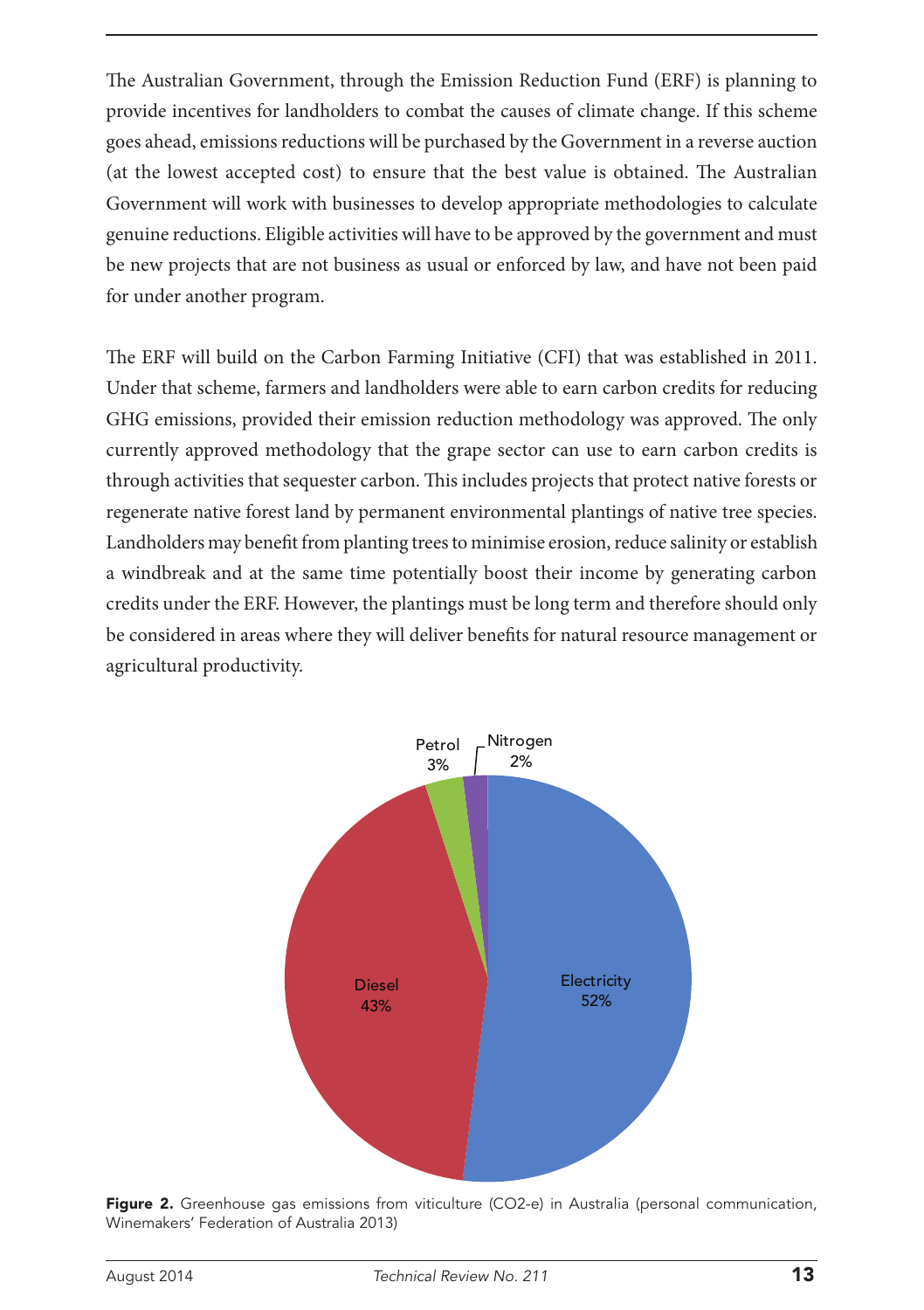Audits of vineyard businesses have shown that the greatest proportion of emissions comes from fuel and electricity use. Opportunities for both reducing emissions and saving money in those areas should be explored. Reduced fuel consumption has been reported through eliminating one or two tractor passes per year by grazing sheep in the vineyard during winter. The use of precision viticulture technologies and pest and disease monitoring can also reduce tractor passes and, in some vineyards, fuel savings have been achieved using multi-row spray equipment. Managers can audit their vineyard's fuel and electricity use by using the Australian Wine Carbon Calculator (available from the Winemakers' Federation of Australia).

Other methodologies that might be used to generate carbon credits in vineyards are being considered. Projects that show the most promise for use in viticulture include the sequestration of carbon in soil and emissions avoidance by improved fertiliser management. Even without the possible carbon credits to be gained, there are benefits to landholders from adding carbon to soil and/or carefully managing fertiliser inputs. The potential for reducing GHGs in these areas is explored below, with some of the material presented adapted from factsheets produced by Dr Jeff Baldock, CSIRO Land and Water.

# Managing agricultural soils – soil organic carbon

Soil organic carbon (SOC) is the carbon stored within soil. It is part of soil organic matter (SOM) which includes other important elements essential for plant growth and soil health. SOM plays a role in the biological, chemical and physical properties of soil and importantly provides the soil with resilience. The amount of carbon in a soil depends on many factors such as rainfall, temperature, vegetation and soil type. While some of these factors are fixed characteristics or are determined by climate, others can be influenced by management practices. Practices that result in carbon losses from soil are those that reduce carbon inputs or increase the decomposition of soil organic matter. In viticulture these practices include leaving the ground bare (fallowing), cultivation or overgrazing. Positive practices that return plant residues to the soil include fertiliser application, irrigation and the planting of cover crops. The application of organic materials such as manure, plant debris and composts is a direct way to improve soil carbon levels in vineyards but it is important to note that often decades of constant management are required to make a significant difference.

# Fertiliser management

Nitrous oxide (N**2**O) is a greenhouse gas that is about 300 times more potent than carbon dioxide. It is formed in soils via biochemical reactions, in a process known as nitrification.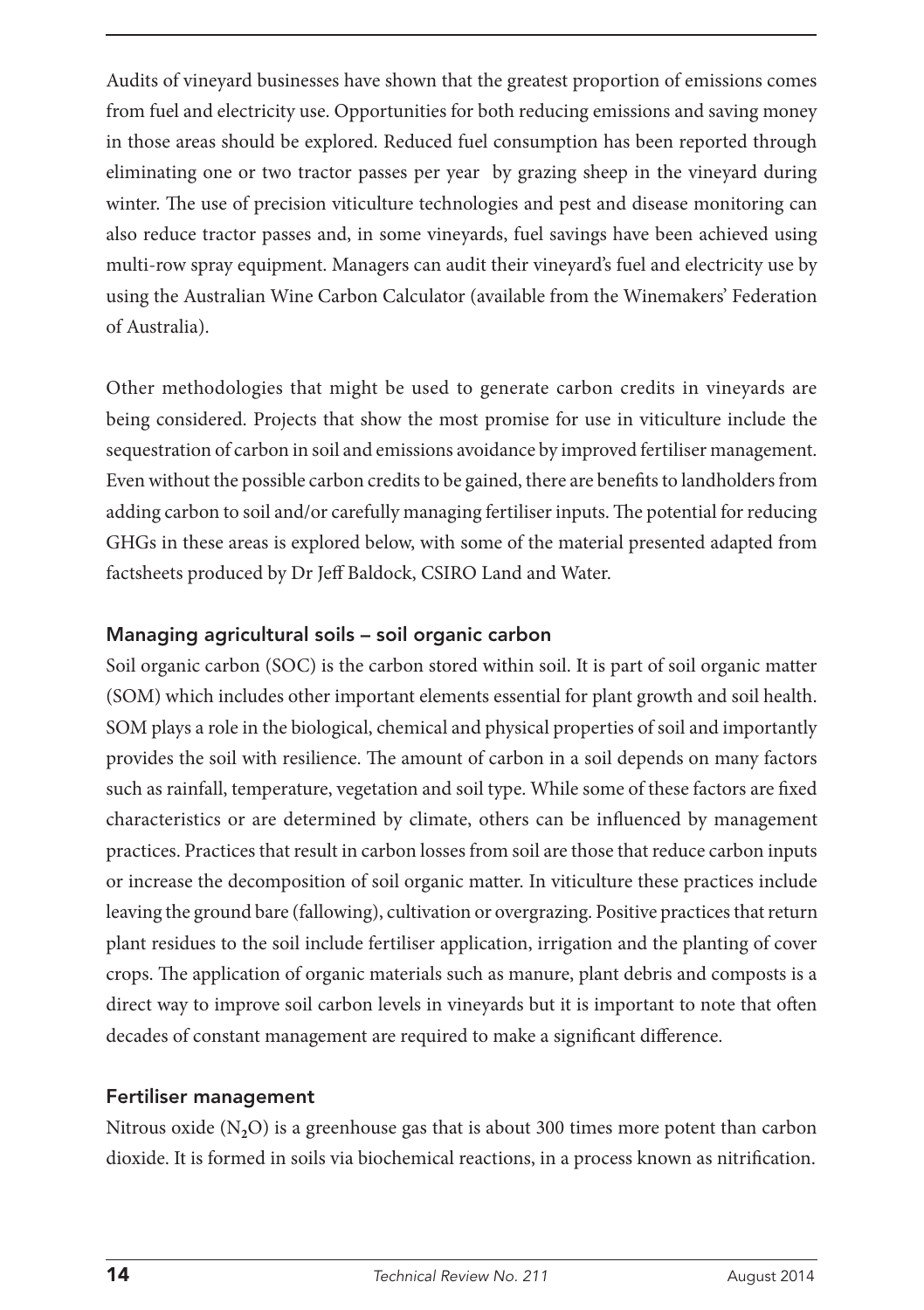The greatest emissions of N<sub>2</sub>O result from:

- • Excess nitrates in the soil from nitrogen fertilisers that have been applied in excess, at the wrong time, in the wrong place or in an inefficient manner. For example, applying nitrogen in excessively wet periods significantly increases the release of  $N_2O$  into the atmosphere.
- Anaerobic soil conditions such as waterlogged or compacted soils.

N**2**O losses are an indication of wasted fertiliser and reducing these emissions can improve economic and production efficiency. The viticulture sector can influence  $N_2O$  emissions by managing moisture levels and nitrogen supply in soil. A visual examination of vine growth is a useful way to evaluate a vine's nitrogen status, and analysis of yeast assimilable nitrogen (YAN) in fruit at harvest can also indicate whether or not the nitrogen needs of the vine are being met. If nitrogen is required, the times of peak nitrogen uptake in a vineyard are at flowering and before veraison. Nitrogen fertiliser should not be applied far ahead of when it is needed and not before a forecast heavy rainfall event. Nitrogen should be applied to the rootzone and, where runoff occurs, it is better that a cover crop is present to recover and reuse lost nutrient. Vegetation or yield mapping of the vineyard can be used to identify areas of low and high nitrogen demand and fertiliser application rate should be adjusted accordingly.

Products that can inhibit the reactions that form  $N<sub>2</sub>O$  in soils have also been developed. Research is currently underway in horticultural crops to investigate how effective these products are in reducing N**2**O generation and increasing farm productivity.

# Conclusion

The wine-grape sector in Australia is likely to be significantly affected by changes in climate brought about by GHGs in the atmosphere. Our industry has a role to play in implementing actions that reduce GHG emissions. These actions may be rewarded through government incentives, but even without them, there is a responsibility to seek out and implement practices that reduce carbon pollution to contribute to long-term industry sustainability. Other than the planting of trees on otherwise unproductive land, the biggest opportunities for grapegrowers are in improvements in soil and fertiliser management, as well as minimising fuel and electricity use. For more information about greenhouse gas emissions or climate change adaptation in the grape and wine industry, visit [www.awri.com.au/industry\\_support/](http://www.awri.com.au/industry_support/new_climate) [new\\_climate.](http://www.awri.com.au/industry_support/new_climate)